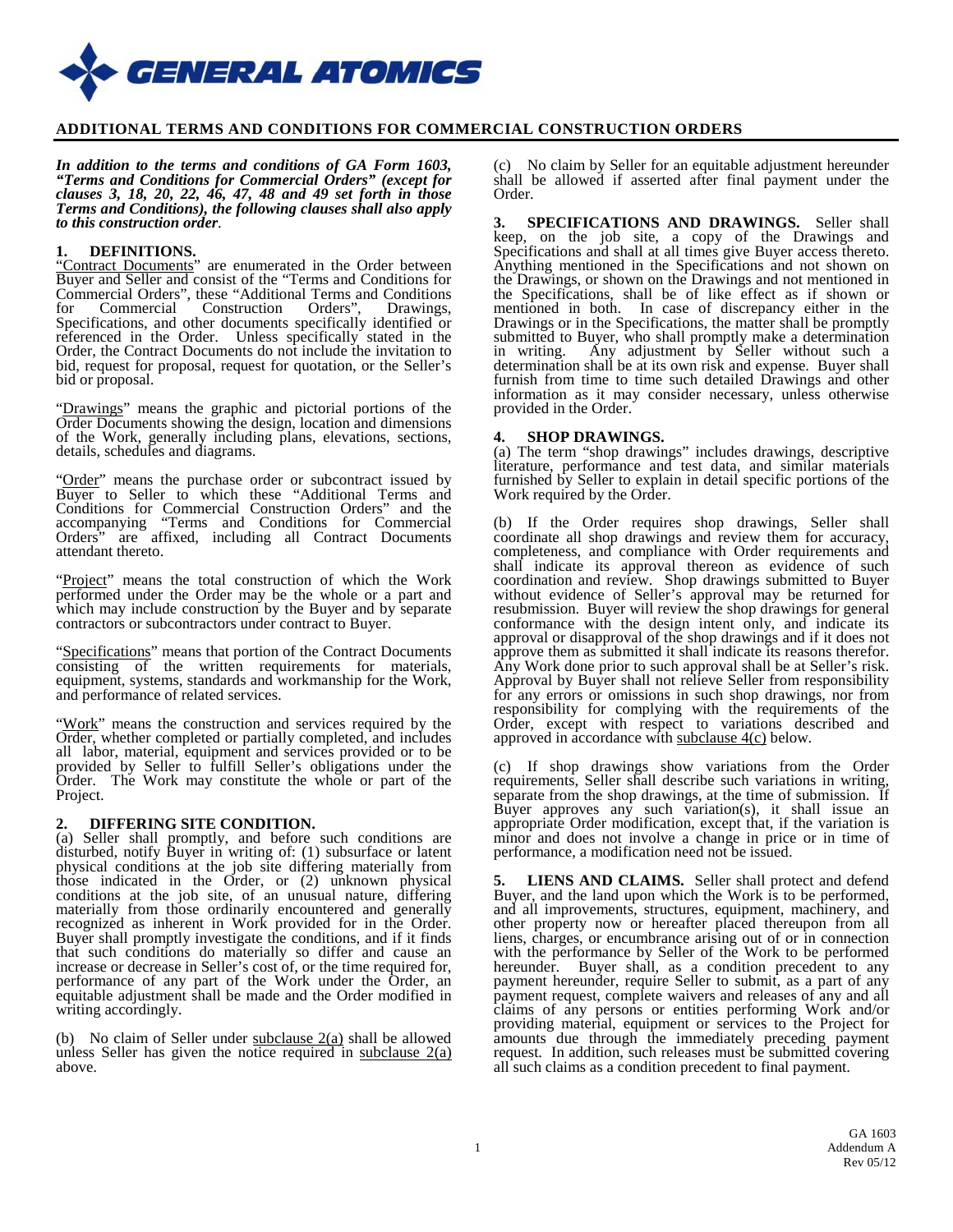### **6. MATERIAL AND WORKMANSHIP.**

(a) Unless otherwise specifically provided in the Order, all equipment, material, and articles incorporated in the Work covered by the Order are to be new and of the most suitable grade for the purpose intended. Unless otherwise specifically provided in the Order, reference to any equipment, material, article, or patented process, by trade name, make, or catalog number shall be regarded as establishing a standard of quality and shall not be construed as limiting competition, and Seller may, with Buyer's written approval, use any equipment, material, article, or process which, in the judgment of Buyer, is equal to that named.

(b) All Work under the Order shall be performed in a skillful and workmanlike manner.

### **7. REQUIREMENTS AND PROVISIONS AT THE JOB SITE.**

(a) **Seller's Representatives.** Seller shall be represented in person at all times at the job site and during the progress of the Work or by a competent superintendent satisfactory to Buyer. Seller's representative shall have authority to act for Seller in all matters concerning performance of the Work.

(b) **Seller's Personnel.** Buyer may require Seller to remove from all connection with the Work such Seller personnel (including agents and employees of Seller and its subcontractors and vendors) as Buyer deems incompetent, unsafe, careless, insubordinate, or otherwise objectionable, or whose continued engagement in connection with the Work is deemed by Buyer to be contrary to the public interest.

(c) **Space at Job Site.** Seller shall be allowed reasonable space at the job site as indicated on the Contract Documents and access thereto and shall confine its operations to the space assigned. The Work shall be done without interference with the ordinary use of streets, fairways, and passages, and Seller shall cooperate with Buyer, Buyer's other sellers, subcontractors, or customers as may be required by the circumstances or as directed by Buyer. Seller shall, in addition, take all measures to adequately protect adjacent property.

(d) **Protective Measures.** Seller shall protect the materials and Work from loss, deterioration, and damage during construction and shall store and secure flammable material from fire and shall remove oily rags, waste, and refuse from job site buildings each night, and during cold weather shall furnish all heat necessary for the proper conduct of the Work. Seller shall provide and maintain all temporary walkways, roadways, trench covers, barricades, colored lights, danger signals, signage, and other devices necessary to provide for safety and traffic around the job site. Seller shall ensure that the job site buildings and premises are kept free at all times of debris and rubbish caused by the Work.

(e) **Safety Measures.** Seller shall take all reasonable steps to prevent injury to persons or property in performance of the Order. Seller shall protect the materials and Work from loss, deterioration, and damage during construction. If Work is to be performed on Buyer<sup>7</sup>s premises, clause 13 entitled "Safety Regulations" shall apply in addition to this clause 7.

(f) **Temporary Buildings.** Seller shall erect, remove and return the job site to original condition, at its own expense, such temporary storage sheds and offices as are necessary for the Work. All such temporary structures shall be subject to the approval of Buyer.

(g) **Utility Connections.** Unless otherwise provided in the Order, Seller shall make all connections including meters to existing utility mains for exterior and interior electric, gas, water, sewer, and air sources only at hours approved by Buyer. Seller shall give five (5) days notice in writing of such intention. No overtime for such connections will be paid for by Buyer unless approved in writing by Buyer in advance. Buyer will pay for all utilities required by Seller in its performance of Work at the job site.

(h) **Lines, Levels, and Measurements.** Seller shall assume full responsibility for the accuracy of all lines, levels, and measurements and their relation to bench marks, property lines, reference lines, and to the Project and to the operations of Buyer and subcontractors of Buyer. In all cases where dimensions are governed by conditions already established, the responsibility for correct knowledge of such conditions shall rest entirely on Seller. No variation from specified lines or levels or measurements shall be made except on the written authority of Buyer.

(i) **Regulations and Safety Precautions.** All agents and employees of Seller and its subcontractors and vendors shall be subject to the reasonable rules and regulations at any time promulgated by Buyer for the safe, orderly, and efficient conduct of operations at job site. Seller shall enforce observation of such rules and regulations and shall maintain discipline and good order among its employees, agents, subcontractors and vendors. Agents and employees of Seller or of any of its subcontractors or vendors engaged at the job site or visiting the job site for any purpose shall be subject to such security regulations as may be in force on the Project. Seller's employees, agents, subcontractors and vendors during such times as they are on the job site shall abide by the same rules and regulations with respect to fire protection and safety that govern Buyer's employees.

**Cleanup.** Seller shall be responsible to maintain a safe and clean work site and will perform cleanups when requested by Buyer. Upon completion of the Work, Seller shall remove all its equipment, tools, materials, and other articles from the job site. Should Seller fail to promptly remove such items, then Buyer, without waiver of such other rights as it may have, may treat the same as abandoned property. Seller shall also sweep all floors broom-clean, clean all exterior brickwork, windows, and lights, and remove all rubbish from the job site. If Seller fails to clean up as provided herein Buyer may do so at Seller's expense.

Telephone Service. Seller may install and maintain a land line for a telephone for its convenience at the job site, and at the completion of the Order, it shall remove the telephone and all wiring installed for its use. All charges in connection therewith shall be paid by Seller.

### (l) **Sanitary Conveniences.**

(i) Seller shall provide, on the job site, a suitable temporary toilet enclosure for the use of all those connected with the Work, and shall maintain it in a sanitary condition. The facilities shall comply with all State regulations. The toilet shall be suitably screened.

(ii) Upon completion of the Work, subject to instructions of Buyer, Seller shall remove all temporary toilet facilities.

**8. PERMITS AND RESPONSIBILITIES.** If required by Buyer, Seller shall be responsible for obtaining any necessary licenses and permits, and for complying with any applicable Federal, State, and municipal laws, codes, and regulations in connection with the prosecution of the Work. Seller shall be similarly responsible for all damages to persons or property that occur as a result of its fault or negligence. Seller shall take proper safety and health precautions to protect the Work, the worker, the public, and the property of Buyer and others.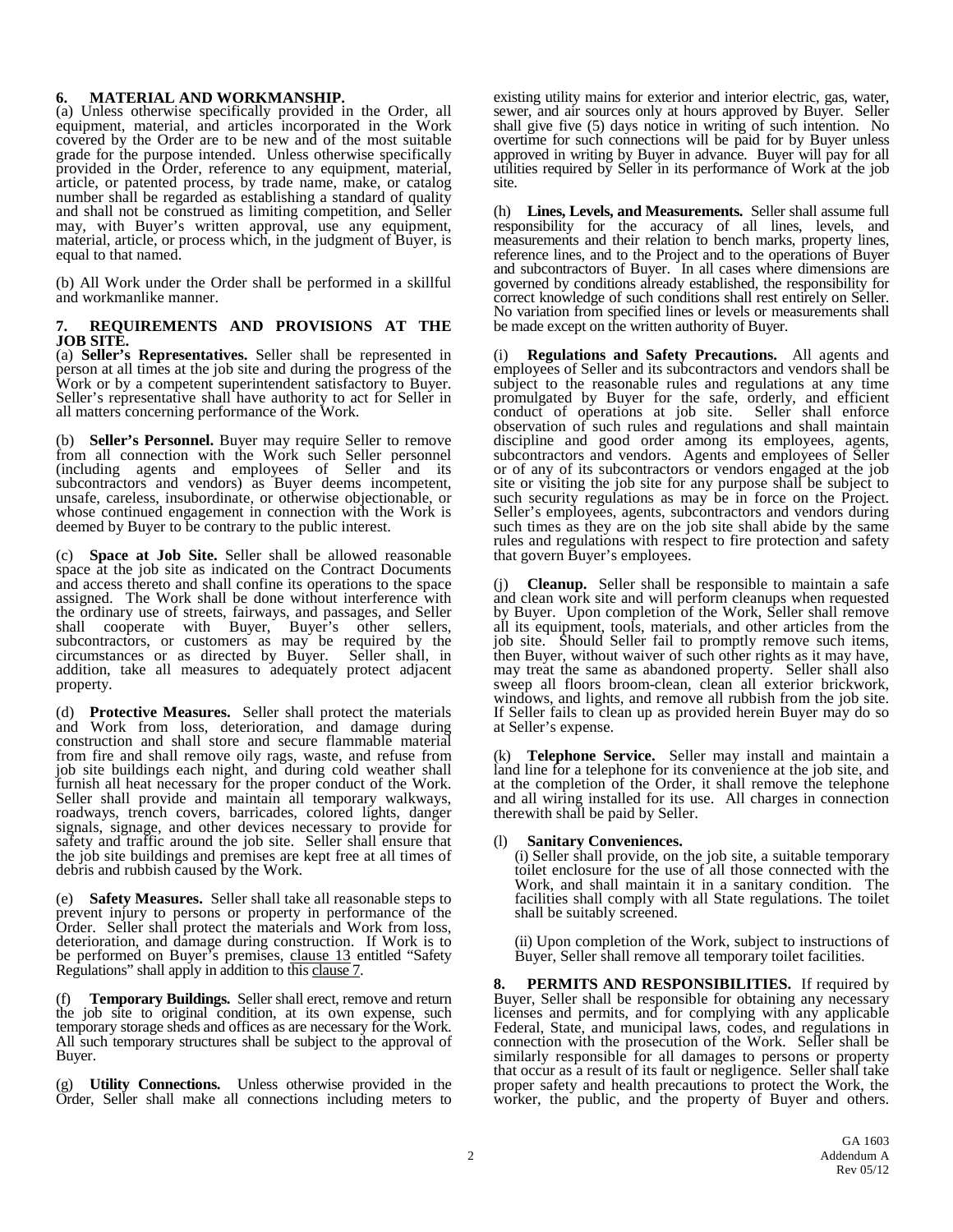Seller shall also be responsible for all materials delivered and Work performed until completion and acceptance of all Work to be performed under the Order.

**9. BONDS.** (a) If required by Buyer, before commencing the Work, and in any event within five (5) days after the effective date of the Order, Seller shall furnish a performance and/or a payment bond written by sureties acceptable to Buyer, each in the penal amount of the price of the Order. If Seller is unable to produce the Bond(s), Buyer may terminate the Order at no cost.

(b) If any surety upon any bond furnished in connection with the Order becomes unacceptable to Buyer or if any such surety fails to furnish reports as to its financial condition from time to time as requested by Buyer, Seller shall promptly furnish such additional security as may be required from time to time to protect the interest of Buyer and of persons supplying labor or materials in the prosecution of the Work contemplated by the Order.

#### **10. INSURANCE.** (a) **Liability.**

(i) Seller shall purchase from and maintain in a company or companies lawfully authorized to do business in the jurisdiction in which the job site is located such insurance as will protect Buyer from all claims arising out of or resulting from Seller's Work under the Order, whether such Work is performed by Seller or by its subcontractors or by anyone directly or indirectly employed or engaged by either Seller or its subcontractors or for whose acts any of them may be liable. Seller must maintain the following insurance coverage:

(1) Workman's Compensation insurance in the amounts required by the laws of the jurisdiction in which the Work is to be performed.

(2) Employer's Liability insurance of not less than \$1,000,000 for any one person in any one accident and any one person for disease.

(3) Commercial General Liability Insurance (including Automobile Liability Insurance covering owned, hired, and non-owned automobiles) covering, but not limited to, claims for damages because of bodily injury and property damage, including all loss of use, with combined per occurrence limits (primary and excess layers) of liability of not less than \$2,000,000 or higher if required by Buyer. All CGL insurance must be purchased from a company or companies with an A.M. Best rating of A-; VII or better. All CGL insurance must name Buyer as an additional insured on the policy(ies) for ongoing and completed operations, must include completed operations coverage, and must be issued on standard ISO form CG 00 01 10 01, or its equivalent. Such insurance must contain a separation of insured's provision. Coverage must be issued on an occurrence form and remain in force for three (3) years after completion of the Project.

(ii) If any part of the Work is to be subcontracted, Seller shall require each subcontractor to maintain insurance of the kinds and in the amounts set forth above, except as otherwise approved in writing by Buyer.

(iii) Seller shall keep the herein-described insurance in full force and effect until the Work is completed, or longer as may be required by the Order. The policies shall provide that they shall not be subject to cancellation or material change in coverage until thirty (30) days after notice is received by Buyer of Seller's intention to cancel or change the insurance. Certified copies of such policies, or certificates evidencing such insurance, shall be filed with Buyer before Work is started or before such later date as Buyer shall agree to in writing. Insurance shall be obtained only from insurance companies licensed to do business in the jurisdiction in which the Work is to be performed.

**Property Insurance.** Seller shall provide and maintain Builder's Risk Property Insurance on any Project associated with the Order on an "all-risk" or equivalent policy form for the full value of the Work, including Transit Coverage, on a full replacement cost basis. Such insurance shall not include a co-insurance provision. Buyer shall not be responsible for loss or damage of Seller's tools or equipment. Such insurance shall be maintained until final payment or until no beneficiary has an insurable interest in any Project associated with the Order, whichever is later. This insurance shall include the interests of Buyer, Seller, Buyer's landlord and associated lenders. Such insurance shall insure against, without limitation, the perils of fire (with extended coverage), theft, vandalism, malicious mischief, collapse, rain, water intrusion, windstorm, false work, and any other coverage required by Buyer, including earthquake and flood, if required by Buyer's landlord.

**11. LABOR.** (a) Whenever an actual or potential labor dispute is delaying or threatens to delay the performance of the Work, Seller shall immediately notify Buyer in writing stating all relevant information concerning the dispute and its background.

Seller, together with its subcontractors and vendors, shall pay all wages and salaries of all supervisory, administrative, and construction personnel, as well as all taxes, insurance, contributions, assessments, and benefits imposed by law, collective bargaining agreements or employment contracts, as well as any customary benefits such as health and medical benefits, vacation pay, pension contributions, and all other such obligations lawfully imposed on any employer of labor, and all other taxes and benefits of every kind and description whatsoever, all at its own expense, and agrees to indemnify Buyer against any liability for such obligations and taxes.

**12. INDEMNITIES.** (a) Except as otherwise provided in the Order, Seller agrees to indemnify and hold harmless Buyer and its officers, agents, and employees against liability, including costs and expenses, for infringement upon any patent arising out of the performance of the Order or out of use or disposal by or for the account of Buyer of supplies furnished or Work performed hereunder.

(b) In addition, to the fullest extent permitted by law, Seller agrees to indemnify and hold Buyer and its officers, agents, and employees harmless from and against any claims, damages, losses, and expenses, including but not limited to attorneys' fees, arising out of or related to Seller's performance under the Order for losses or damage to property, equipment, or materials or for bodily injury, sickness, disease, or death to any person, caused in whole or part by the fault or negligence of Seller or anyone for whose acts Seller is responsible. Seller further agrees to indemnify Buyer against all claims, demands, and causes of action, suits, and litigation brought against Buyer on account of any obligation which Seller is bound for hereunder. The obligations set forth in this subclause  $12(b)$  are in addition to, and shall not negate, abridge or otherwise reduce, any rights of Buyer which would otherwise exist.

(c) The rights created by this clause 12 shall survive the termination of the Order.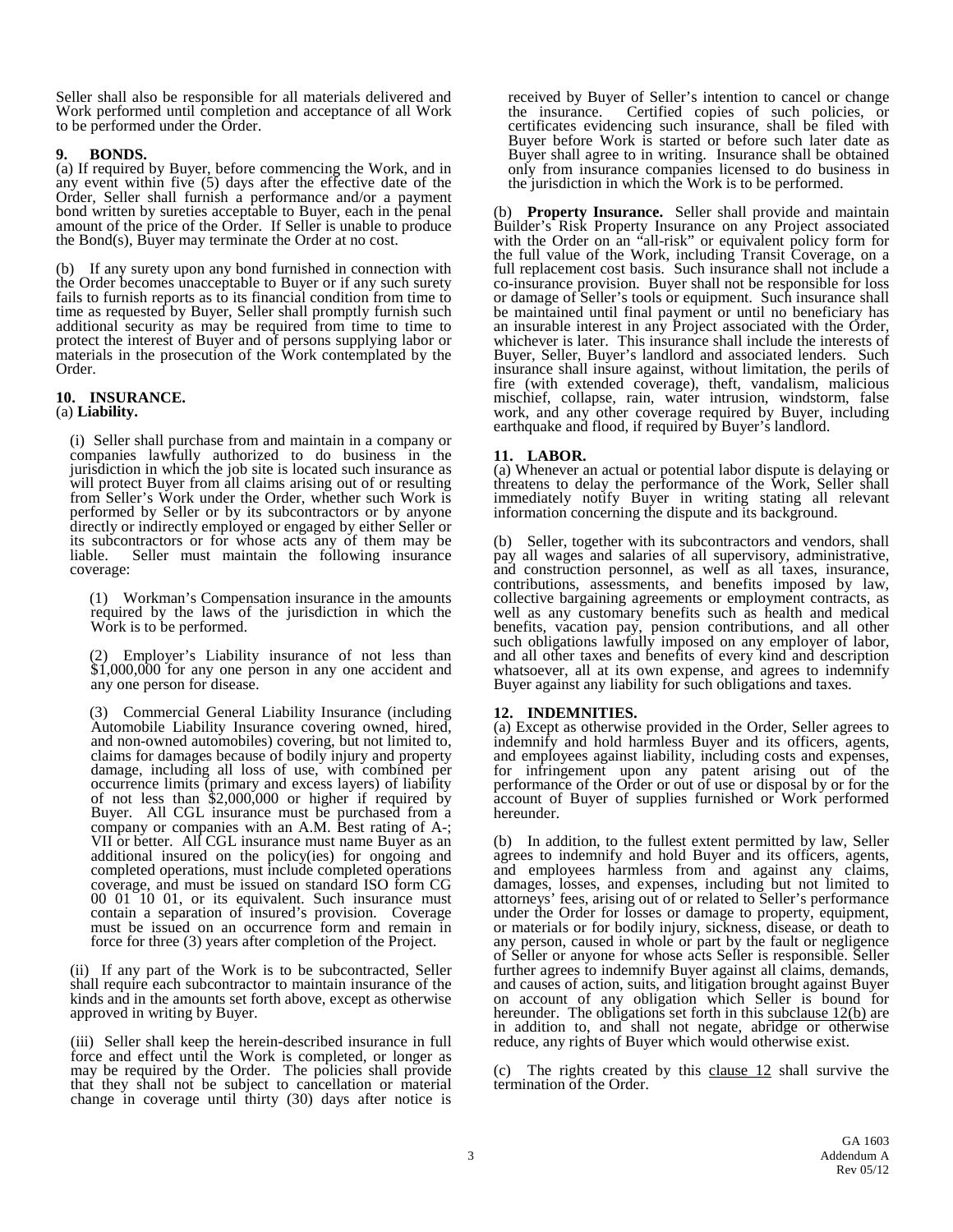**13. SAFETY REGULATIONS.** The following safety instructions shall govern the conduct and operations of Seller, its agents, employees, subcontractors and vendors at the job site owned or leased by Buyer. Seller, its agents, employees, subcontractors and vendors must adhere to Buyer's Environmental Health and Safety instructions. Failure to conform to the regulations may be cause for the termination of Work operations.

(a) **Industrial Security.** All Buyer and Government security regulations must be complied with by all staff of Seller, its agents, subcontractors and vendors. Seller shall make agents, subcontractors and vendors. arrangements for clearance requirements by an authorized representative of Buyer's Purchasing Department (as coordinated with Buyer's Security Department).

(b) **Operations and Parking of Vehicles.** Seller agrees to comply with Buyer policies and procedures for operation and parking of vehicles. Posted speed limits on Buyer's premises must be respected. After unloading, Seller, its agents, employees, subcontractors and vendors must park vehicles in non-reserved sections of Buyer parking lots or job site areas designated by Buyer's Security Department or Facilities Department, as applicable.

(c) **Health Physics.** Seller, its agents, employees, subcontractors and vendors working in a controlled area must be listed on a Buyer's radiological work permit. Prior to beginning Work, Seller must seek and receive instruction from the Health Physics group of Buyer's Licensing, Safety and Nuclear Compliance Department regarding the presence of sources of radiation exposure. Seller agrees to cause all of staff of Seller, its agents, subcontractors and vendors, to comply with these instructions.

(d) **Evacuation Procedures.** Seller, its agents, employees, subcontractors and vendors must adhere to evacuation procedures established for Buver's personnel. Building procedures established for Buyer's personnel. evacuation is required on the sounding of a fire alarm, a continuous ringing bell, or the sounding of a Klaxon. Seller, its agents, employees, subcontractors and vendors must not reenter any building after evacuation until authorized by Buyer's emergency director or its designated representative.

(e) **Fire Protection.** Seller agrees to conduct all Work in a manner that promotes fire protection. Further, prior to the start of paint spraying, welding, burning, cutting, or heat operations, arrangements must be made through Buyer's authorized Facilities Department representative to obtain required permits and receive instructions, as applicable, from Buyer's Licensing, Safety and Nuclear Compliance Department. No internal combustion power equipment shall be fueled inside any facility. Equipment must not be fueled while in operation. All flammable liquids stored or left on the job site must be properly labeled and stored in an appropriate hazardous material storage container suitably secured so as to protect against unauthorized access.

(f) **Obstructions and Danger Areas.** Seller must maintain roadways, stairs, and other access or exit points free of obstructions. Seller must isolate by suitable barriers or warning devices furnished areas which may create hazard from falling material, arc welding flashes, or excavation. Before overhead Work is begun, the area must be secured and properly posted with warning signs furnished by Seller. If the hazard continues beyond the working day, the signs must be lighted. Seller, its agents, employees, subcontractors and Seller, its agents, employees, subcontractors and vendors must wear hard hats when overhead Work is being performed.

(g) **Tools and Material.** All tools and equipment used by Seller, its agents, employees, subcontractors and vendors should be of an approved type and in good operating condition. Stored materials shall be filed or racked in a manner intended to prevent damage. If stored in a building equipped with sprinklers, material may not be placed within two  $(2)$  feet of the sprinkler heads. The maximum weight of material stored on floors or platforms shall not exceed the safe carrying capacity.

(h) **Housekeeping.** The job site must be maintained free of scrap and accumulated debris. Equipment left on the job site must be properly stored and secured. Debris and scrap may be accumulated in a location specified by Buyer's authorized Facilities Department representative but must be removed as required by Buyer's Facilities Department.

(i) **Compressed Gas Cylinders.** Compressed gas cylinders must be used and stored in an upright position and properly secured to prevent them from falling or being damaged during Work operations. All cylinders not in use must have valve protector caps in place. Use of compressed gas from cylinders must be through approved regulators.

(j) **Odor/Smoke Producing Work.** Seller shall provide notification and obtain authorization prior to starting any Work involving any solvents, epoxy/paint, adhesives, or other odor producing work. All such Work shall be performed during non-business hours. The job site must be well ventilated and all precautions shall be taken to thoroughly exhaust the job site. No additional costs for Work performed during non- business hours shall be paid for by Buyer unless approved by Buyer in writing in advance.

(k) **Noisy/Excessive Decibel Work.** Noise producing Work such as blasting, coring, concrete cutting, sandblasting, concrete demolition, shooting of track, etc. in occupied buildings shall be performed during non-business hours unless otherwise specified in the Order. No additional costs for Work performed during non-business hours shall be paid for by Buyer unless approved by Buyer in writing in advance.

(l) **Emergencies.** Any fire, accident, or injury shall be reported immediately to Buyer.

(m) **Subcontracts.** Seller shall include the provisions of this clause 13 in any subcontract covering Work for Buyer on Buyer's owned or leased premises.

**14. PROGRESS PAYMENTS-FIRM FIXED PRICE ORDERS.** If the Order is firm fixed price, Buyer will pay:

(a) the Order price upon completion and acceptance of the Work including required certifications and release of all claims, or:

(b) if milestone payments are specified in the Order, Buyer will, upon satisfactory completion of each milestone identified therein, make payments in accordance with the Order, or:

(c) if progress payments are specified in the Order, Buyer will make progress payments monthly as the Work proceeds, or at more frequent intervals as determined by Buyer, on estimates approved by Buyer. If requested by Buyer, Seller shall furnish a breakdown of the total Order price, showing the amount included therein for each principal category of the Work, in such detail as requested, to provide a basis for determining the amount of each progress payment. In the preparation of estimates, Buyer, at its discretion, may authorize material delivered on the job site and preparatory work done to be taken into consideration. Material delivered to Seller at